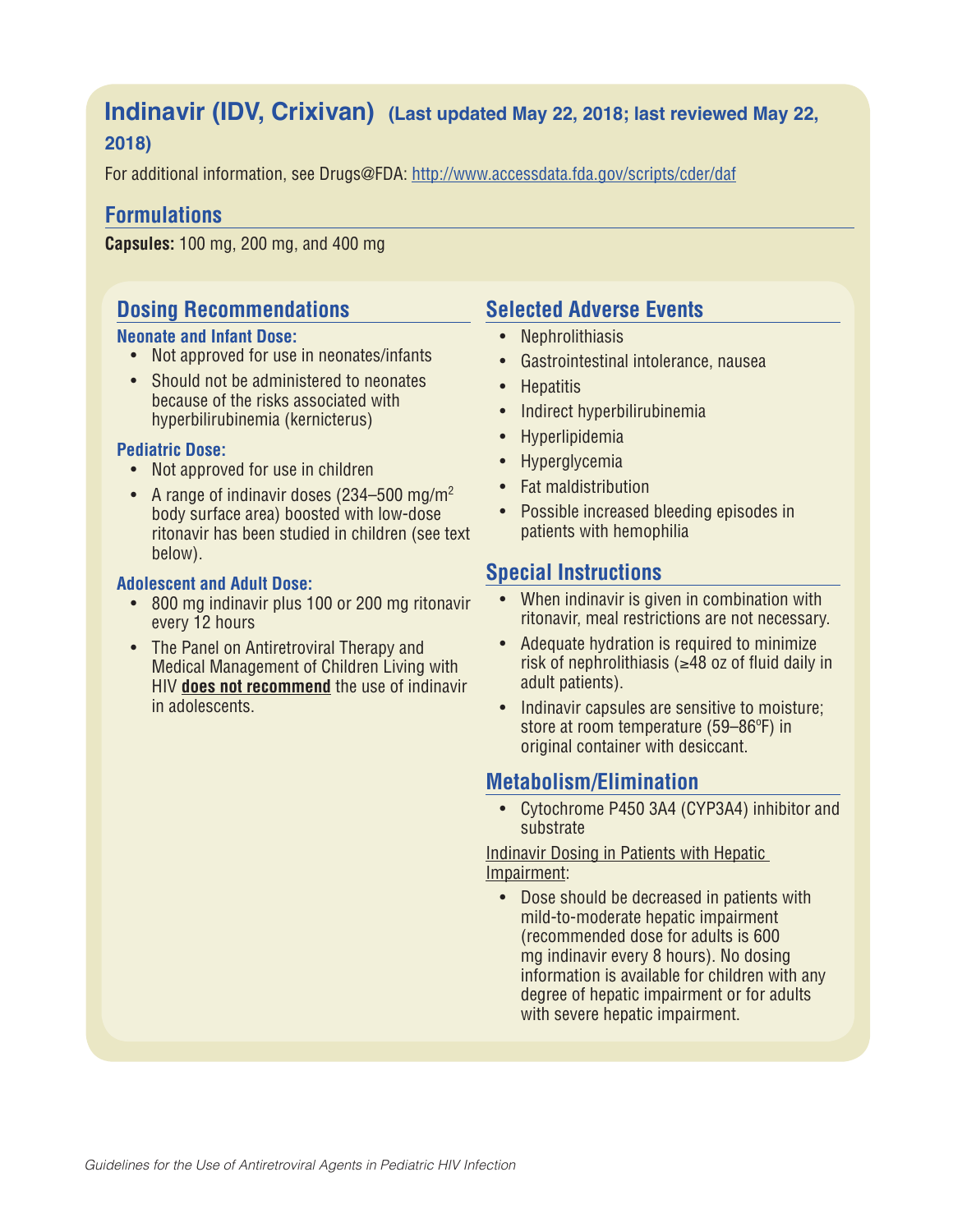#### *Drug Interactions* (see also the Adult and Adolescent Guidelines and the HIV Drug Interaction Checker)

- *Metabolism:* Cytochrome P450 3A4 (CYP3A4) is the major enzyme responsible for metabolism. There is potential for multiple drug interactions with indinavir.
- Avoid other drugs that cause hyperbilirubinemia, such as atazanavir.
- Before administration, a patient's medication profile should be carefully reviewed for potential drug interactions with indinavir.

#### *Major Toxicities*

- *More common:* Nephrolithiasis/urolithiasis with indinavir crystal deposit is reported more frequently in children (29%) than in adults (12.4%).<sup>1</sup> Interstitial nephritis and urothelial inflammation has been commonly reported in adults.<sup>2</sup> Nausea, abdominal pain, headache, metallic taste, dizziness, asymptomatic hyperbilirubinemia (10%), lipid abnormalities, pruritus, and rash.
- *Less common (more severe):* Fat maldistribution.
- *Rare:* New-onset diabetes mellitus, hyperglycemia, ketoacidosis, exacerbation of preexisting diabetes mellitus, spontaneous bleeding in hemophiliacs, acute hemolytic anemia, and hepatitis (life-threatening in rare cases).

#### *Resistance*

The International Antiviral Society-USA (IAS-USA) maintains a list of updated resistance mutations and the Stanford University HIV Drug Resistance Database offers a discussion of each mutation.

#### *Pediatric Use*

#### *Approval*

Indinavir has not been approved by the Food and Drug Administration for use in the pediatric population. Although indinavir was one of the first protease inhibitors to be studied in children, its use in pediatrics has never been common and is currently very rare.<sup>3</sup> Indinavir **is not recommended** by the Panel on Antiretroviral Therapy and Medical Management of Children Living with HIV for use in children and adolescents because of its unfavorable toxicity profile, limited efficacy data, and uncertain pharmacokinetics.

#### *Efficacy and Pharmacokinetics*

Both unboosted and ritonavir-boosted indinavir have been studied in children with HIV. In children, an unboosted indinavir dose of 500 to 600 mg/m<sup>2</sup> body surface area given every 8 hours results in peak blood concentrations and area under the curve that are slightly higher than those in adults, but trough concentrations are considerably lower. A significant proportion of children have trough indinavir concentrations less than the 0.1 mg/L value associated with virologic efficacy in adults.4-7 Studies that investigated a range of indinavir/ritonavir doses in small groups of children have shown that indinavir 500 mg/m<sup>2</sup> body surface area plus ritonavir 100 mg/m<sup>2</sup> body surface area twice daily is probably too high,<sup>8</sup> that indinavir 234 to 250 mg/m<sup>2</sup> body surface area plus low-dose ritonavir twice daily is too low,<sup>9,10</sup> and that indinavir 400 mg/m2 body surface area plus ritonavir 100 to 125 mg/m<sup>2</sup> body surface area twice daily results in exposures approximating those seen with indinavir 800 mg plus ritonavir 100 mg twice daily in adults, albeit with considerable inter-individual variability and high rates of toxicity.10-12

### **References**

- 1. Indinavir [package insert]. Food and Drug Administration. 2015. Available at http://www.accessdata.fda.gov/ drugsatfda\_docs/label/2015/020685s077lbl.pdf.
- 2. Kopp JB, Falloon J, Filie A, et al. Indinavir-associated interstitial nephritis and urothelial inflammation: clinical